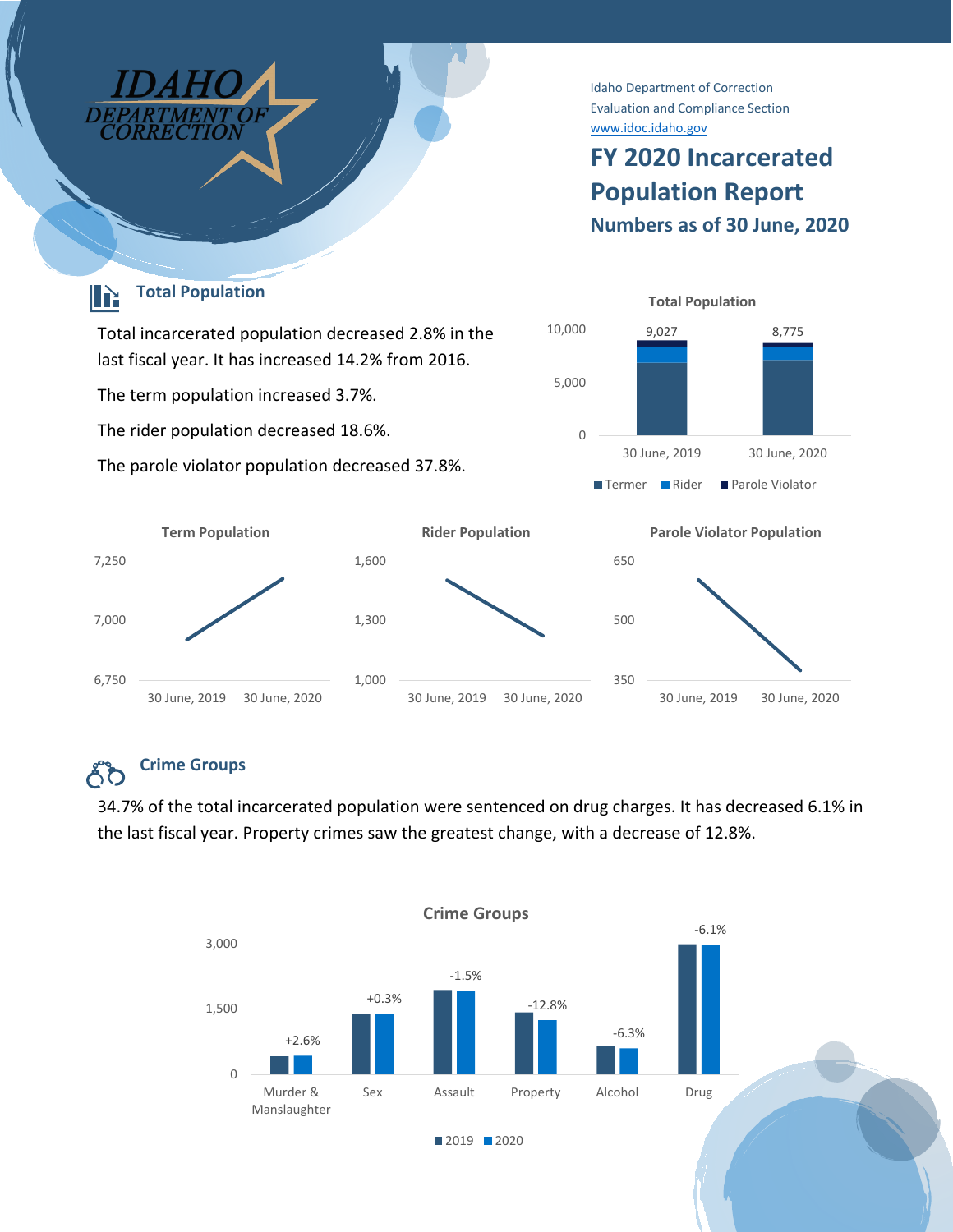

Idaho Department of Correction Evaluation and Compliance Section [www.idoc.idaho.gov](http://www.idoc.idaho.gov/)

# **FY 2020 Incarcerated Population Report Numbers as of 30 June, 2020**

**Facility Type THE** 

79% of the total incarcerated population were held in IDOC institutions. Institution population has decreased 2.6% in the last fiscal year. Contract bed population decreased 5.8%. Reentry center population decreased 2.9%. County jail population decreased 0.8%.

| <b>Facility Type -</b> |               |              | <b>Parole</b>   | <b>Facility Type -</b> |               |              | <b>Parole</b>   |
|------------------------|---------------|--------------|-----------------|------------------------|---------------|--------------|-----------------|
| 2019                   | <b>Termer</b> | <b>Rider</b> | <b>Violator</b> | 2020                   | <b>Termer</b> | <b>Rider</b> | <b>Violator</b> |
| <b>Institutions</b>    | 5.525         | 1,262        | 330             | <b>Institutions</b>    | 5,633         | 1.146        | 150             |
| <b>Contract Beds</b>   | 721           | 31           | 44              | <b>Contract Beds</b>   | 716           | 8            | 26              |
| <b>Reentry Centers</b> | 456           |              |                 | <b>Reentry Centers</b> | 443           | 0            | $\mathbf{0}$    |
| <b>County Jails</b>    | 218           | 211          | 229             | <b>County Jails</b>    | 384           | 70           | 199             |
| <b>Total</b>           | 6,920         | 1.504        | 603             | Total                  | 7.176         | 1.224        | 375             |